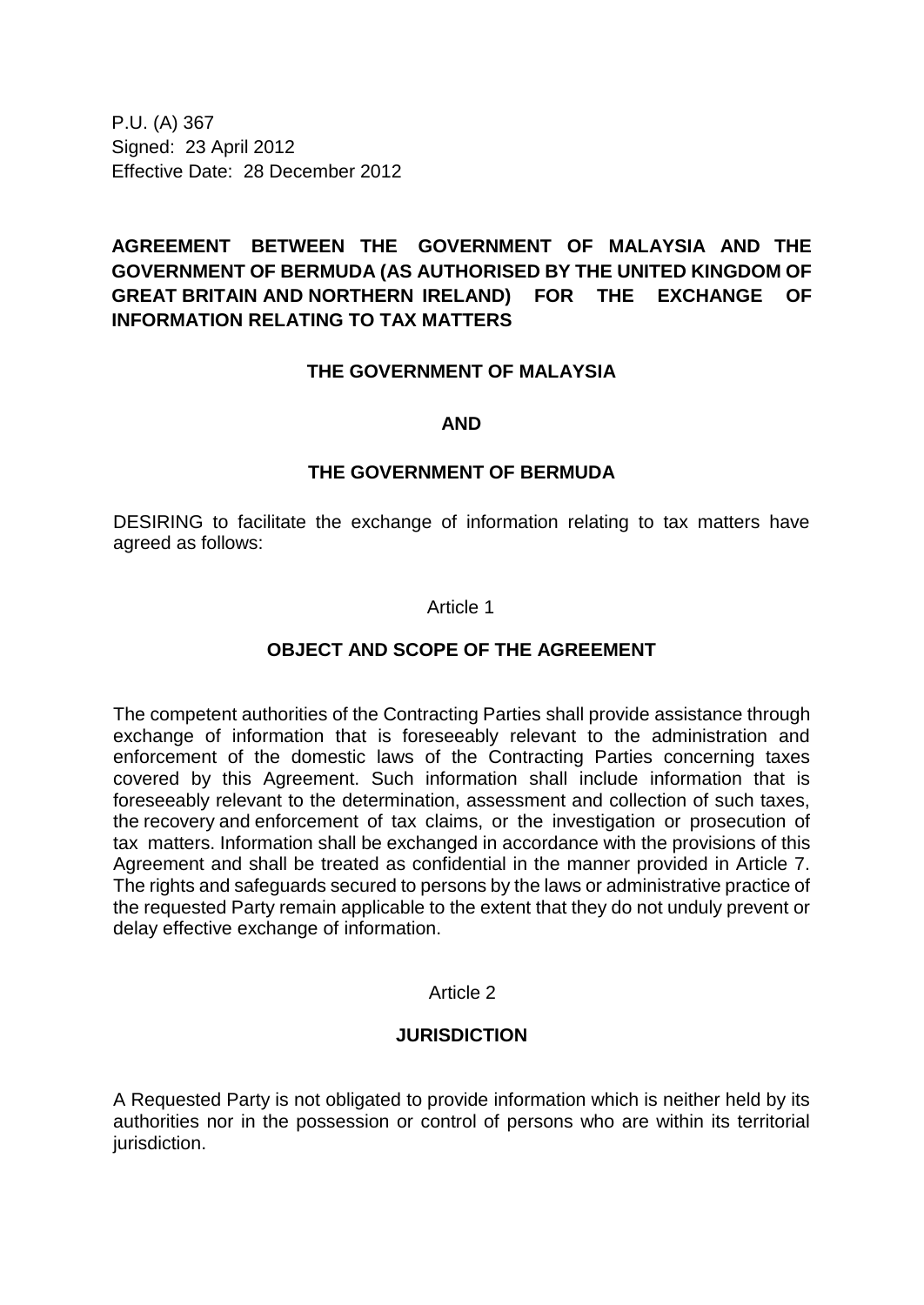## Article 3

# **TAXES COVERED**

1. The taxes which are the subject of this Agreement are:

- (a) in Malaysia, income tax;
- (b) in Bermuda, direct taxes of every kind.

2. This Agreement shall also apply to any identical taxes imposed after the date of signature of the Agreement in addition to or in place of the existing taxes. This Agreement shall also apply to any substantially similar taxes imposed after the date of signature of the Agreement in addition to or in place of the existing taxes if the competent authorities of the Contracting Parties so agree. Furthermore, the taxes covered may be expanded or modified by mutual agreement of the Contracting Parties in the form of an exchange of letters. The competent authorities of the Contracting Parties shall notify each other of any substantial changes to the taxation and related information gathering measures covered by the Agreement.

### Article 4

## **DEFINITIONS**

- 1. For the purposes of this Agreement, unless otherwise defined, the terms:
	- (a) "Contracting Party" means Malaysia or Bermuda as the context requires;
	- (b) "competent authority" means:
		- (i) in the case of Malaysia, the Minister of Finance or his authorized representative;
		- (ii) in the case of Bermuda, the Minister of Finance or his authorized representative;
		- (iii) "person" includes an individual, a company and any other body of persons;
		- (iv) "company" means any body corporate or any entity that is treated as a
		- (v) body corporate for tax purposes;
	- (e) "publicly traded company" means any company whose principal class of shares is listed on a recognized stock exchange provided its listed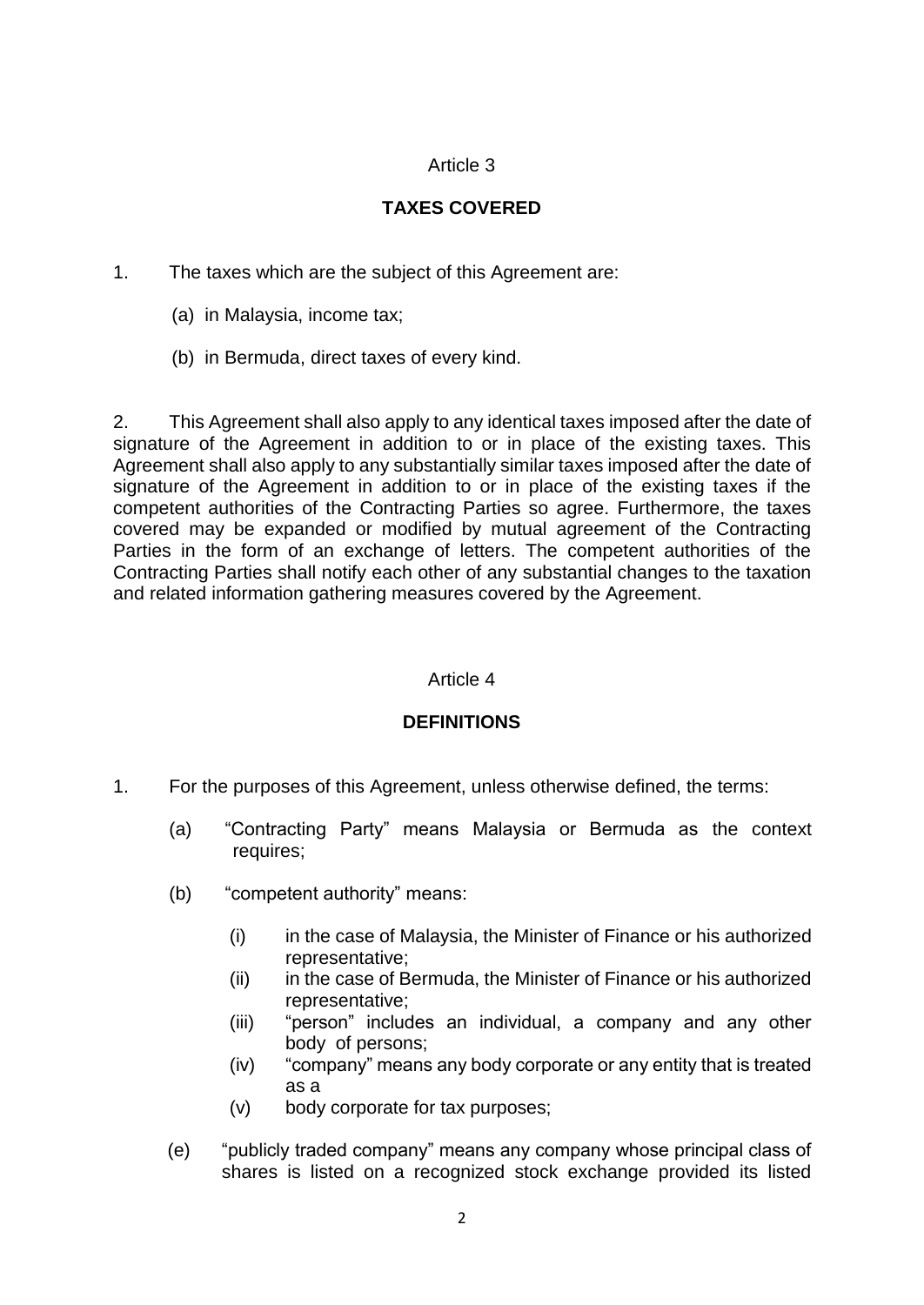shares can be readily purchased or sold by the public. Shares can be purchased or sold "by the public" if the purchase or sale of shares is not implicitly or explicitly restricted to a limited group of investors;

- (f) "principal class of shares" means the class or classes of shares representing a majority of the voting power and value of the company;
- (g) "recognised stock exchange" means:
	- (i) in the case of Malaysia, any stock exchange approved under section 8 of the Capital Market and Services Act 2007;
	- (ii) in the case of Bermuda, any stock exchange approved under the Bermuda Stock Exchange Act 1992 (as amended); and
	- (iii) any stock exchange agreed upon by the competent authorities of the Contracting Parties;

(h) "collective investment fund or scheme" means any pooled investment vehicle, irrespective of legal form. The term "public collective investment fund or scheme" means any collective investment fund or scheme provided the units, shares or other interests in the fund or scheme can be readily purchased, sold or redeemed by the public. Units, shares or other interests in the fund or scheme can be readily purchased, sold or redeemed "by the public" if the purchase, sale or redemption is not implicitly or explicitly restricted to a limited group of investors;

- (i) "tax" means any tax to which the Agreement applies;
- (j) "applicant Party" means the Contracting Party requesting information;
- (k) "requested Party" means the Contracting Party requested to provide information;
- (l) "information gathering measures" means laws and administrative or judicial procedures that enable a Contracting Party to obtain and provide the requested information;
- (m) "information" means any fact, statement or record in any form whatever.

2. As regards the application of this Agreement at any time by a Contracting Party, any term not defined therein shall, unless the context otherwise requires, have the meaning that it has at that time under the law of that Party, any meaning under the applicable tax laws of that Party prevailing over a meaning given to the term under other laws of that Party.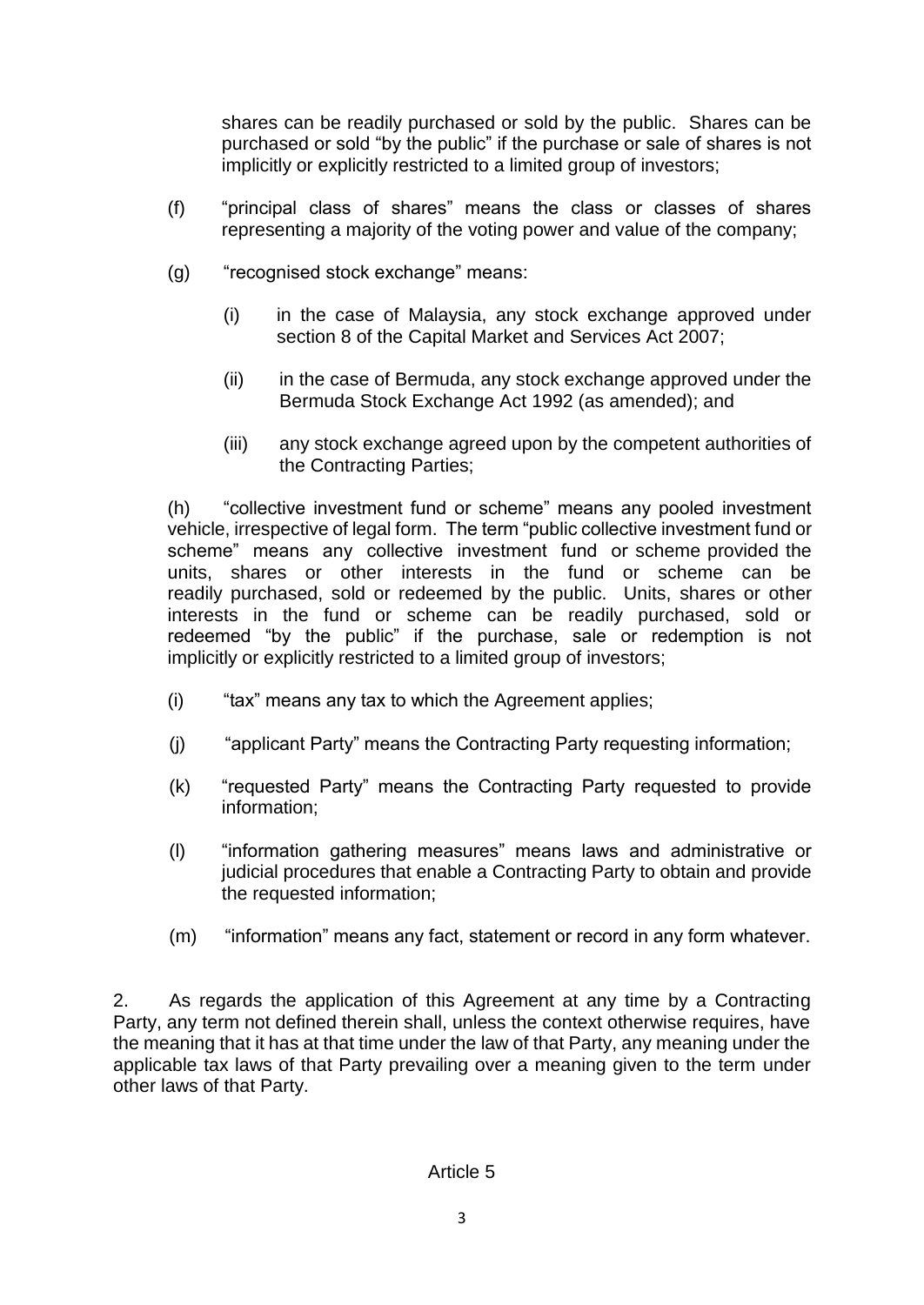# **EXCHANGE OF INFORMATION UPON REQUEST**

1. The competent authority of the requested Party shall provide upon request information for the purposes referred to in Article 1. Such information shall be exchanged without regard to whether the conduct being investigated would constitute a crime under the laws of the requested Party if such conduct occurred in the requested Party.

2. If the information in the possession of the competent authority of the requested Party is not sufficient to enable it to comply with the request for information, that Party shall use all relevant information gathering measures to provide the applicant Party with the information requested, notwithstanding that the requested Party may not need such information for its own tax purposes.

3. If specifically requested by the competent authority of an applicant Party, the competent authority of the requested Party shall provide information under this Article, to the extent allowable under its domestic laws, in the form of depositions of witnesses and authenticated copies of original records.

4. Each Contracting Party shall ensure that its competent authorities for the purposes specified in Article 1 of the Agreement, have the authority to obtain and provide upon request:

- (a) information held by banks, other financial institutions, and any person acting in an agency or fiduciary capacity including nominees and trustees;
- (b) information regarding the ownership of companies, partnerships, trusts, foundations, and other persons, including, within the constraints of Article 2, ownership information on all such persons in an ownership chain; in the case of trusts, information on settlors, trustees and beneficiaries; and in the case of foundations, information on founders, members of the foundation council and beneficiaries. Further, this Agreement does not create an obligation on the Contracting Parties to obtain or provide ownership information with respect to publicly traded companies or public collective investment funds or schemes unless such information can be obtained without giving rise to disproportionate difficulties.

5. The competent authority of the applicant Party shall provide the following information to the competent authority of the requested Party when making a request for information under the Agreement to demonstrate the foreseeable relevance of the information to the request:

(a) the identity of the person under examination or investigation;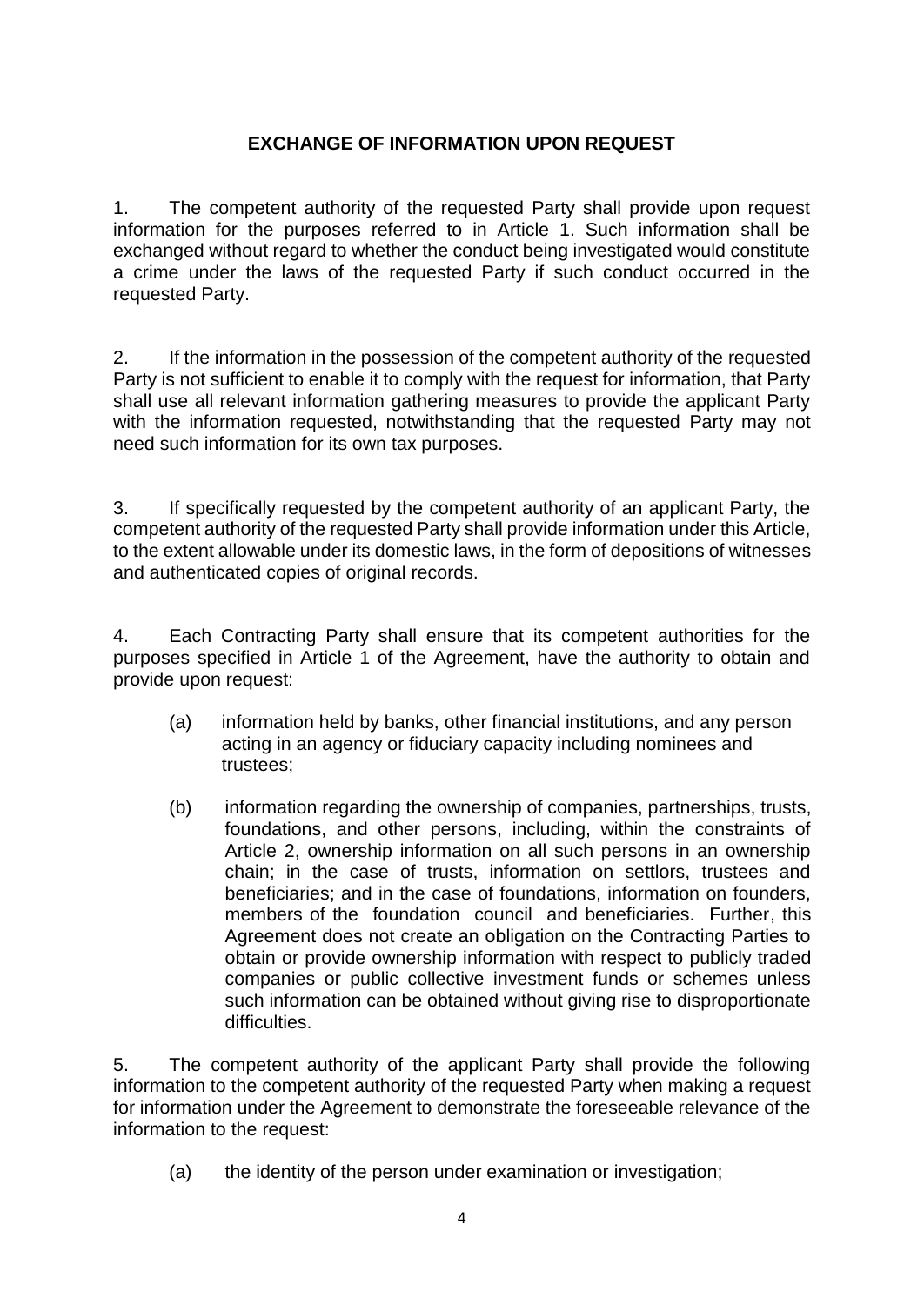- (b) a statement of the information sought including its nature and the form in which the applicant Party wishes to receive the information from the requested Party;
- (c) the tax purpose for which the information is sought;
- (d) the grounds for believing that the information requested is held in the requested Party or is in the possession or control of a person within thejurisdiction of the requested Party;
- (e) to the extent known, the name and address of any person believed to be in possession of the requested information;
- (f) a statement that the request is in conformity with the law and administrative practices of the applicant Party, that if the requested information was within the jurisdiction of the applicant Party then the competent authority of the applicant Party would be able to obtain the information under the laws of the applicant Party or in the normal course of administrative practice that it is in conformity with this Agreement;
- (g) a statement that the applicant Party has pursued all means available in its own territory to obtain the information, except those that would give rise to disproportionate difficulties.

6. The competent authority of the requested Party shall forward the requested information as promptly as possible to the applicant Party. To ensure a prompt response, the competent authority of the requested Party shall:

- (a) Confirm receipt of a request in writing to the competent authority of the applicant Party and shall notify the competent authority of the applicant Party of deficiencies in the request, if any, within 60 days of the receipt of the request.
- (b) If the competent authority of the requested Party has been unable to obtain and provide the information within 90 days of receipt of the request, including if it encounters obstacles in furnishing the information or it refuses to furnish the information, it shall immediately inform the applicant Party, explaining the reason for its inability, the nature of the obstacles or the reasons for its refusal.

### Article 6

## **POSSIBILITY OF DECLINING A REQUEST**

1. The requested Party shall not be required to obtain or provide information that the applicant Party would not be able to obtain under its own laws for purposes of the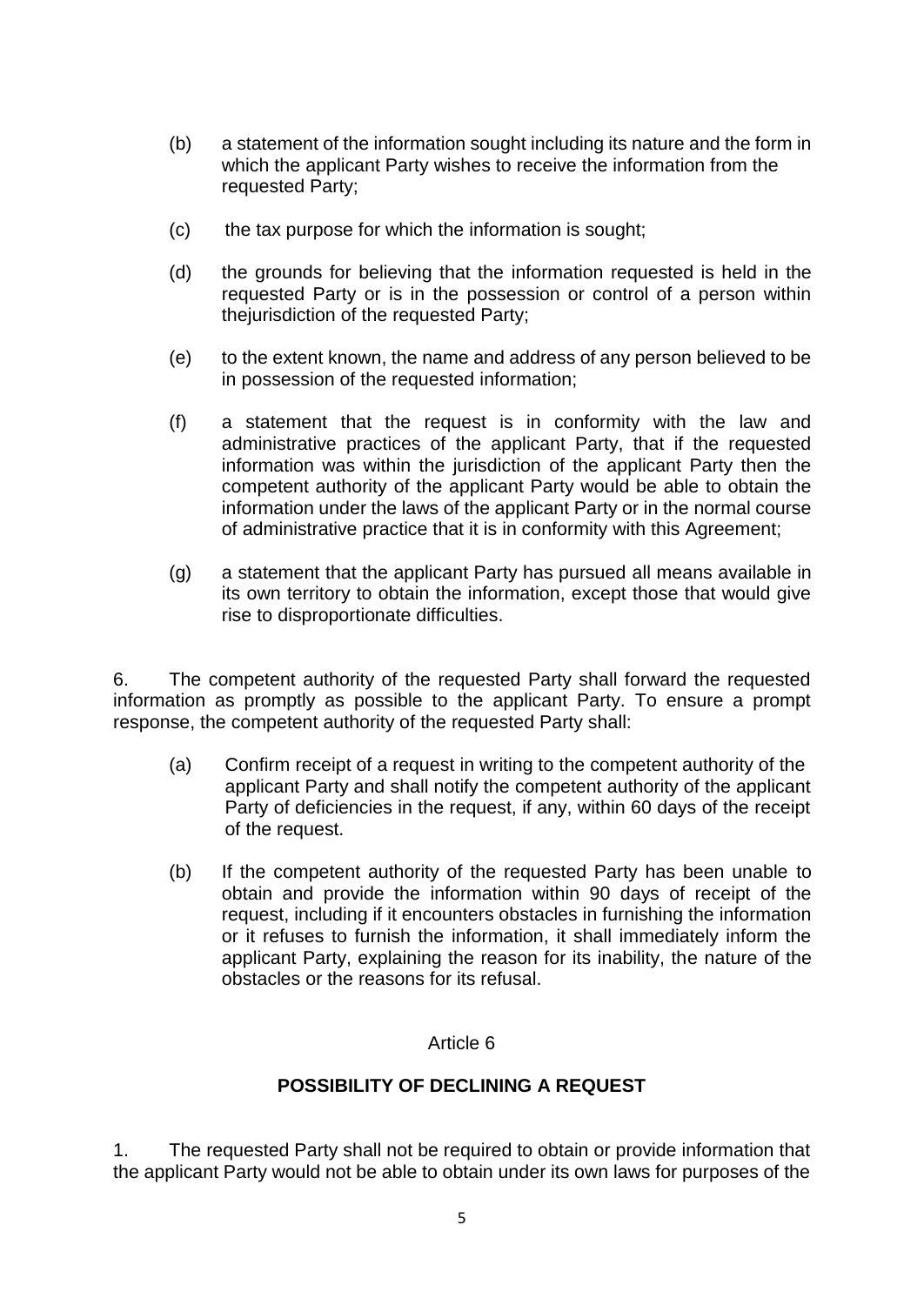administration or enforcement of its own tax laws. The competent authority of the requested Party may decline to assist where the request is not made in conformity with this Agreement.

2. The provisions of this Agreement shall not impose on a Contracting Party the obligation to supply information which would disclose any trade, business, industrial, commercial or professional secret or trade process. Notwithstanding the foregoing, information of the type referred to in Article 5, paragraph 4 shall not be treated as such a secret or trade process merely because it meets the criteria in that paragraph.

3. The provisions of this Agreement shall not impose on a Contracting Party the obligation to obtain or provide information, which would reveal confidential communications between a client and an attorney, solicitor or other admitted legal representative where such communications are:

- (a) produced for the purposes of seeking or providing legal advice; or
- (b) produced for the purposes of use in existing or contemplated legal proceedings.

4. The requested Party may decline a request for information if the disclosure of the information would be contrary to public policy (*ordre public*).

5. A request for information shall not be refused on the ground that the tax claim giving rise to the request is disputed.

6. The requested Party may decline a request for information if the information is requested by the applicant Party to administer or enforce a provision of the tax law of the applicant Party, or any requirement connected therewith, which discriminates against a national of the requested Party as compared with a national of the applicant Party in the same circumstances.

### Article 7

## **CONFIDENTIALITY**

Any information received by a Contracting Party under this Agreement shall be treated as confidential and may be disclosed only to persons or authorities (including courts and administrative bodies) in the jurisdiction of the Contracting Party concerned with the assessment or collection of, the enforcement or prosecution in respect of, or the determination of appeals in relation to, the taxes covered by this Agreement. Such persons or authorities shall use such information only for such purposes. They may disclose the information in public court proceedings or in judicial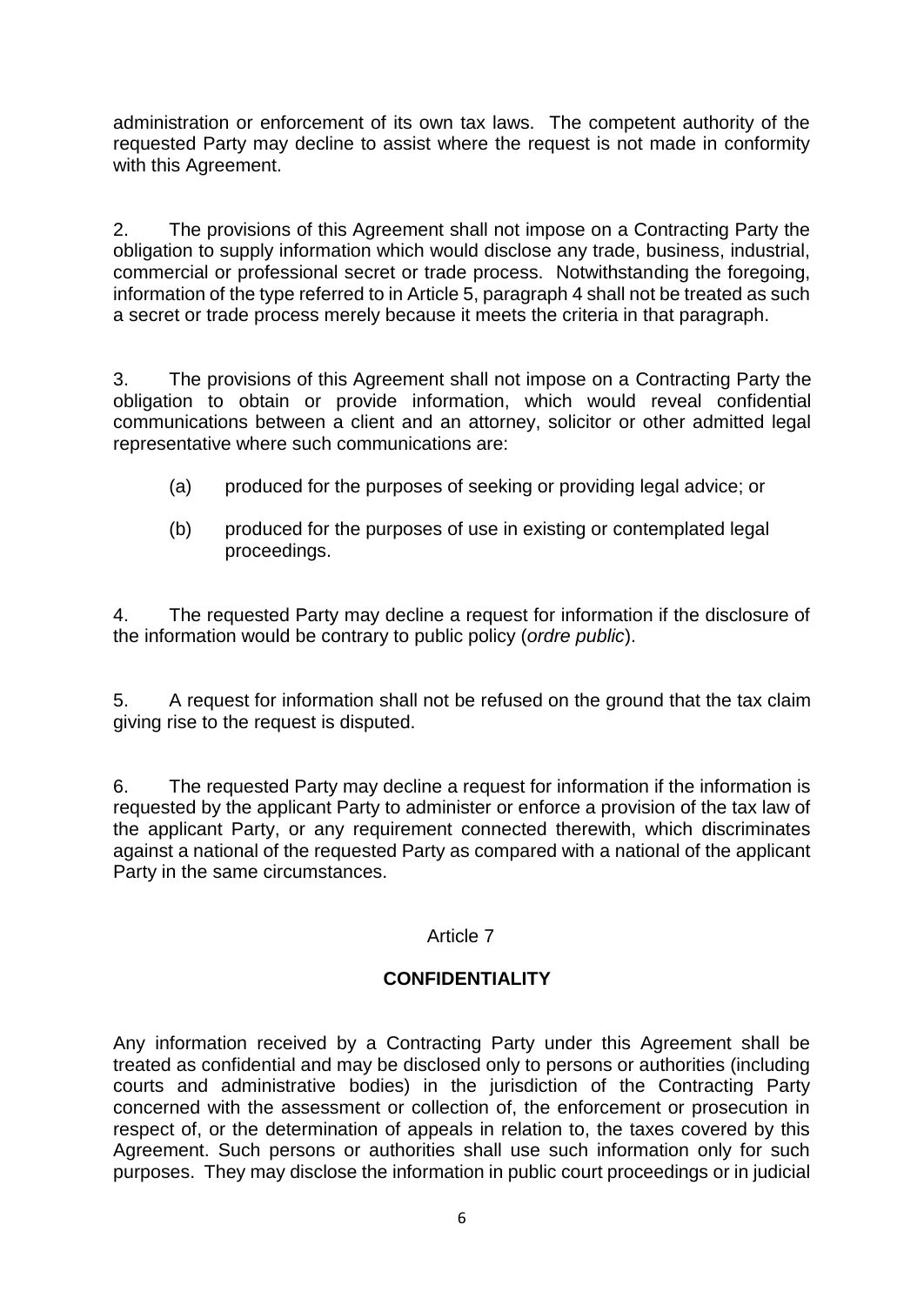decisions. The information shall not be disclosed to any other person or entity or authority or any other jurisdiction without the express written consent of the competent authority of the requested Party.

### Article 8

## **ADMINISTRATIVE COSTS**

1. Costs that would be incurred in the ordinary course of administering the domestic tax laws of the requested party will be borne by the requested party when such costs are incurred for the purpose of responding to a request for information. Such ordinary costs would normally cover internal administration costs.

2. All other costs that are not ordinary costs are considered extraordinary costs and will be borne by the requesting party. Examples of extraordinary costs include, but are not limited to, the following:

- (a) costs charged by third parties for copying documents;
- (b) costs of engaging experts, interpreters, or translators;
- (c) litigation costs of the requested party in relation to a specific request for information;
- (d) costs for obtaining depositions or testimony; and
- (e) other costs incurred that are "reasonable"

3. The Contracting Parties will consult each other in any particular case where extraordinary costs are likely to exceed US\$1000 to determine whether the requesting party will continue to pursue the request and bear the cost.

#### Article 9

### **IMPLEMENTATION LEGISLATION**

The Contracting Parties shall enact any legislation necessary to comply with, and give effect to, the terms of the Agreement.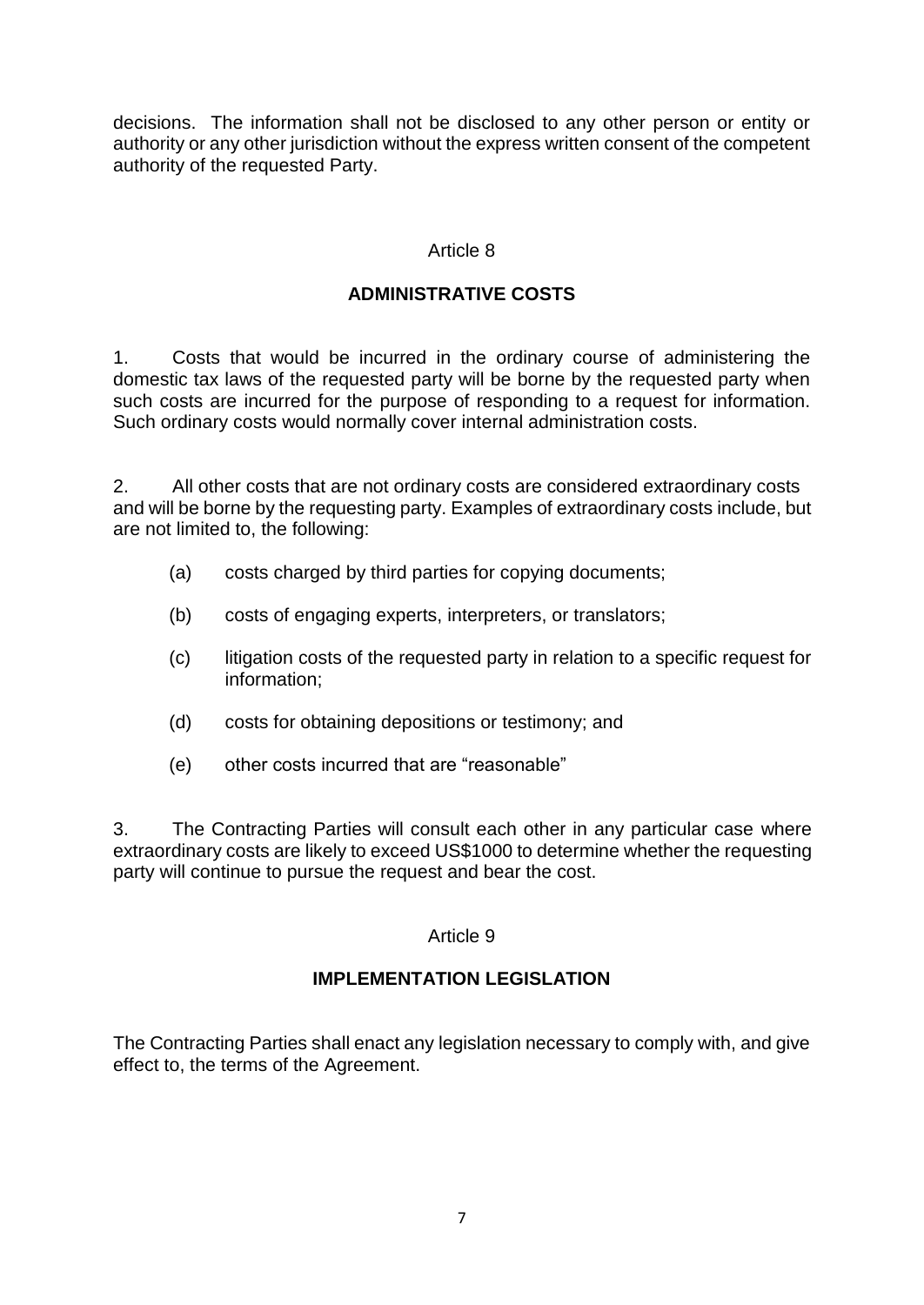## Article 10

## **LANGUAGE**

Requests for assistance and responses thereto shall be drawn up in English.

## Article 11

# **MUTUAL AGREEMENT PROCEDURE**

1. Where difficulties or doubts arise between the Contracting Parties regarding the implementation or interpretation of the Agreement, the competent authorities shall endeavour to resolve the matter by mutual agreement.

2. In addition to the agreements referred to in paragraph 1, the competent authorities of the Contracting Parties may mutually agree on the procedures to be used under Article 5.

3. The competent authorities of the Contracting Parties may communicate with each other directly for purposes of reaching agreement under this Article.

### Article 12

## **ENTRY INTO FORCE**

The Contracting Parties shall notify each other of the completion of the procedures required by its law for the bringing into force of this Agreement. This Agreement shall enter into force on the date of the later of these notifications, and its provisions shall have effect for taxable periods beginning on or after that date.

## Article 13

## **TERMINATION**

1. This Agreement shall remain in effect indefinitely, but either Contracting Party may terminate the Agreement, through diplomatic channel, by giving to the other Contracting Party written notice of termination.